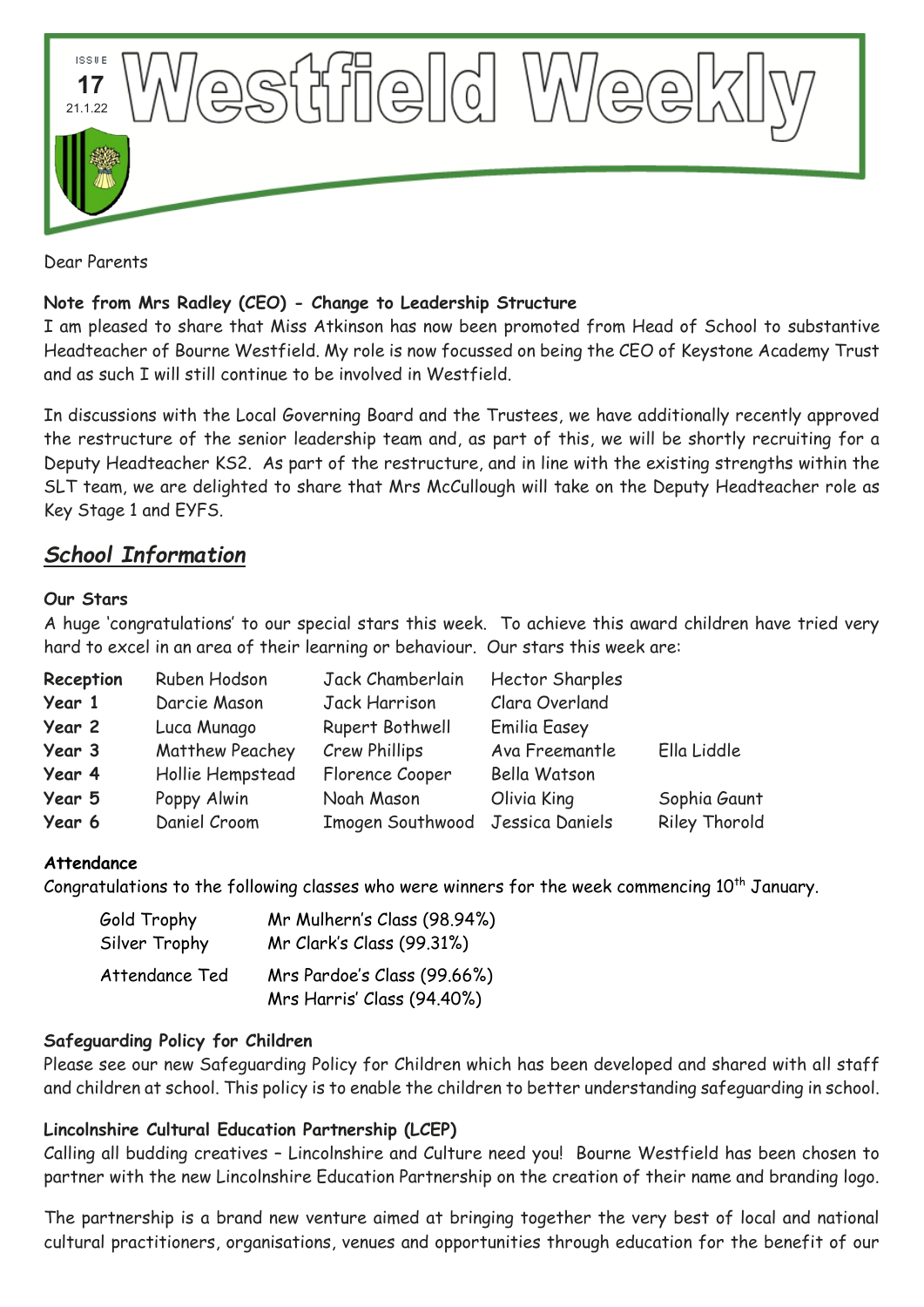children and young people. As the purpose of the project is to widen cultural vision and engagement for children, it is only right that the branding of the new venture has meaning to its audience, and we are asking our children to be that voice.

The brief:

- A name for the new LCEP Something that reflects Lincolnshire. Something punchy and easily remembered. (The Nottingham LCEP is called 'ChallenGE'. The LCEP in Leicester is called 'The city classroom' and the LCEP for Northampton is 'Unlock'). This might help steer your thinking.
- A logo this can be hand drawn or computer generated. Think simple: the best logos are striking not complicated.

All entries must be at the office by Friday 28<sup>th</sup> January. Please ensure that all work has the child's name and class on the reverse. The winner of the competition will see their logo used on all branding by the LCEP; a fabulous opportunity for an authentic outlet for our children. We look forward to seeing the work produced as part of the process.

#### **Year 4 Parent Assemblies – Tuesday 25th January**

A courtesy reminder that Year 4 are due to welcome you to their class showcase on Tuesday 25th January. A maximum of 2 people may attend per child – please ensure that you LFD test before attending and wear a mask for the duration of your visit. The assemblies will be approximately 20 minutes and are an opportunity for children to share the work they have been doing this year. For all assemblies, we would ask that parents enter the school via the middle infant door only – at the front of the school. Please rest assured that seating will be distanced in the hall in line with COVID measures. Assemblies will be held as follows:

Mrs Johnson's class will hold their assembly at 9.15am on Tuesday 25th January. The door will open at 9.05am. Please do not enter the school by any other door or you will be asked to re-join the parents waiting at the front of school.

Mr Clark's class will hold their assembly at 1.50pm on Tuesday 25th January. The door will open at 1.45pm.

Mr Mulhern's class will hold their assembly at <mark>2.30pm on Tuesday 25th January</mark>. The door will open at 2:25pm.

We are very much looking forward to welcoming you for this special event.

**Oracy Challenge:** Ask your child if there's something they want to learn how to cook and make it with them. This is a great opportunity to get talking in a relaxed environment with the focus being shifted to doing a physical task. Try to encourage the use of adventurous adjectives through questioning, e.g. What do you think this will taste like?

**Top tip**: If cooking a meal together might be a bit too tricky, decorating pizzas with your own toppings could be an easier alternative.

## **Bourne Westfield School Lottery**

Congratulations to **Mrs Burgin** who was the winner of the school lottery last week. The winnings increase as more people join - if you want to join for just £1 per ticket per week and have a chance of winning the weekly draw, then please go to [www.yourschoollottery.co.uk,](http://www.yourschoollottery.co.uk/) search for Bourne Westfield and follow the on screen instructions.

Miss K Atkinson Headteacher